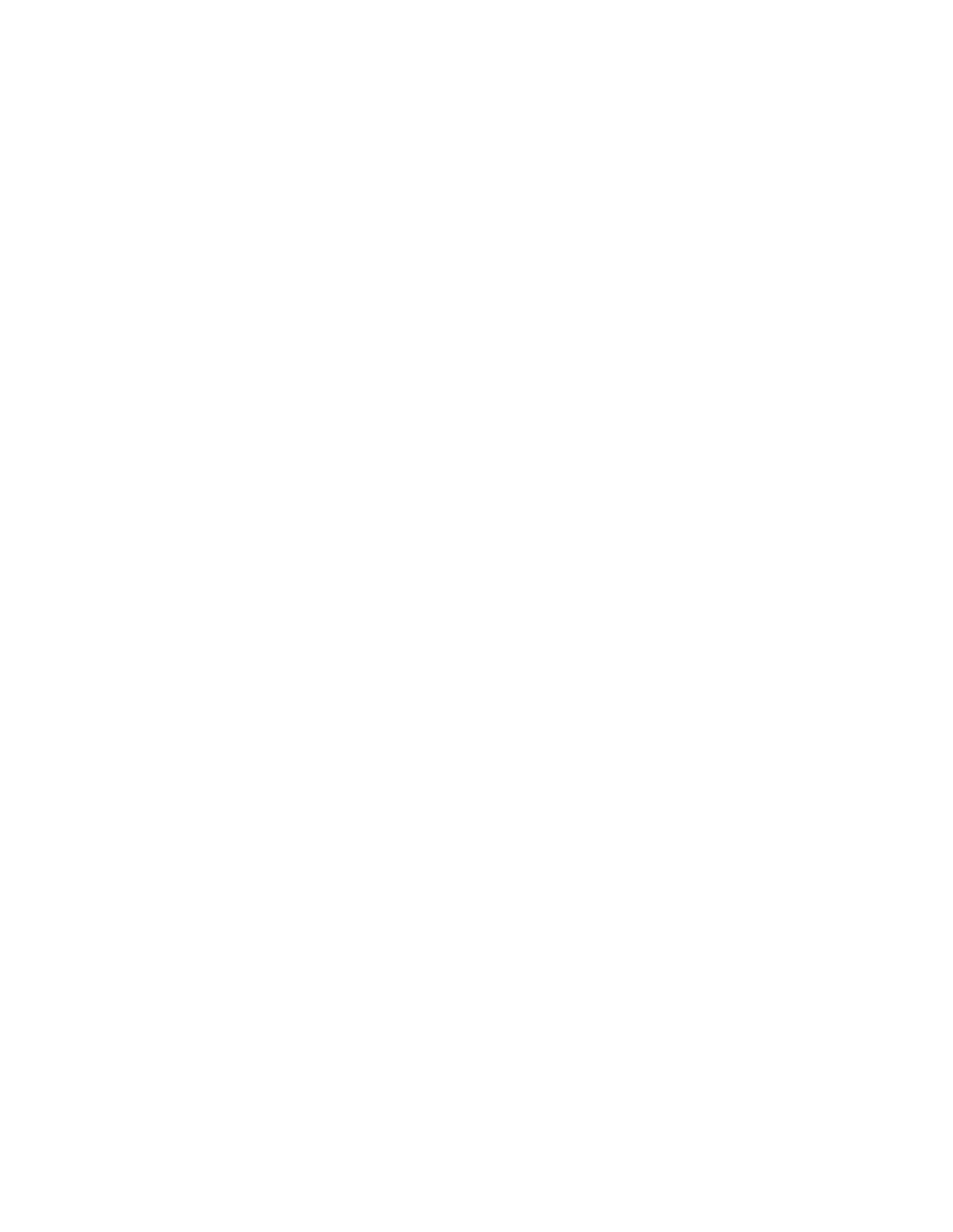# **Play-by-Play Summary (1st period) Merrol Hyde vs Cumberland Gap (Oct 30, 2020 at Murfreesboro, Tenn.)**

**Merrol Hyde Starters:**

- 1 Koster, Kaitlin
- 2 Rewa, Sydney
- 3 Bentley, Tessa
- 4 Maxwell, Mia
- 7 Henderson, Olivia
- 10 Lewis, Julia
- 11 McIllwain, Mary
- 12 Oaks, Abigail
- 13 Henderson, Isabella
- 18 Zettegren, Carlee
- 21 Altapeter, Presley

#### **Cumberland Gap Starters:**

- 1 Serrenho, Amelia 7 Napier, Carlie 9 Welch, Kate GK 10 McCorkel, Allison 11 Stallworth, Alana 13 Welch, Abby 15 Gracia, Gabby 17 Goins, Brianna
	- 22 Brock, Allyson
		- 24 Mayfield, Abbie
			- 25 Ramsey, Aly
- 00:00 Koster, Kaitlin at goalie for Merrol Hyde.
- 00:00 McCorkel, Allison at goalie for Cumberland Gap.
- 00:49 Corner kick by MERROL Bentley, Tessa [00:49].
- 03:32 Shot by CUMBGAP Goins, Brianna, SAVE Koster, Kaitlin. Foul on Cumberland Gap.
- 04:45 MERROL substitution: Arreza, Sydney for Bentley, Tessa.
- 04:45 CUMBGAP substitution: Witherspoon, K. for Mayfield, Abbie.
- 07:42 GOAL by MERROL Zettegren, Carlee (FIRST GOAL).

**MERROL HYDE 1, CUMBERLAND GAP 0**

\*

- 07:42 MERROL substitution: Bentley, Tessa for Arreza, Sydney.
- 10:01 Shot by CUMBGAP Gracia, Gabby, SAVE Koster, Kaitlin. Foul on Merrol Hyde.
- 10:39 GOAL by CUMBGAP Ramsey, Aly.

### **MERROL HYDE 1, CUMBERLAND GAP 1**

\*off free kick

- 10:39 CUMBGAP substitution: Mayfield, Abbie for Welch, Kate. Foul on Merrol Hyde. injury timeout on field 11:19 CUMBGAP substitution: Helton, Haylea for Napier, Carlie.
- Foul on Merrol Hyde. Foul on Merrol Hyde. Foul on Merrol Hyde.
- 16:40 MERROL substitution: Steiner, Karina for Henderson, Olivia.
- 16:40 MERROL substitution: Arreza, Sydney for Lewis, Julia. Foul on Cumberland Gap.
- 18:13 Shot by MERROL Oaks, Abigail HIT CROSSBAR.
- 18:23 Shot by MERROL Oaks, Abigail, SAVE McCorkel, Allison.
- 19:36 GOAL by MERROL Zettegren, Carlee.

#### **MERROL HYDE 2, CUMBERLAND GAP 1**

\*deflected off defender, 12 yds to net

- 19:36 CUMBGAP substitution: Welch, Kate for Mayfield, Abbie.
- 19:36 CUMBGAP substitution: Napier, Carlie for Helton, Haylea.
- 19:36 MERROL substitution: Lewis, Julia for Bentley, Tessa.
- 21:16 Shot by MERROL Lewis, Julia, SAVE McCorkel, Allison.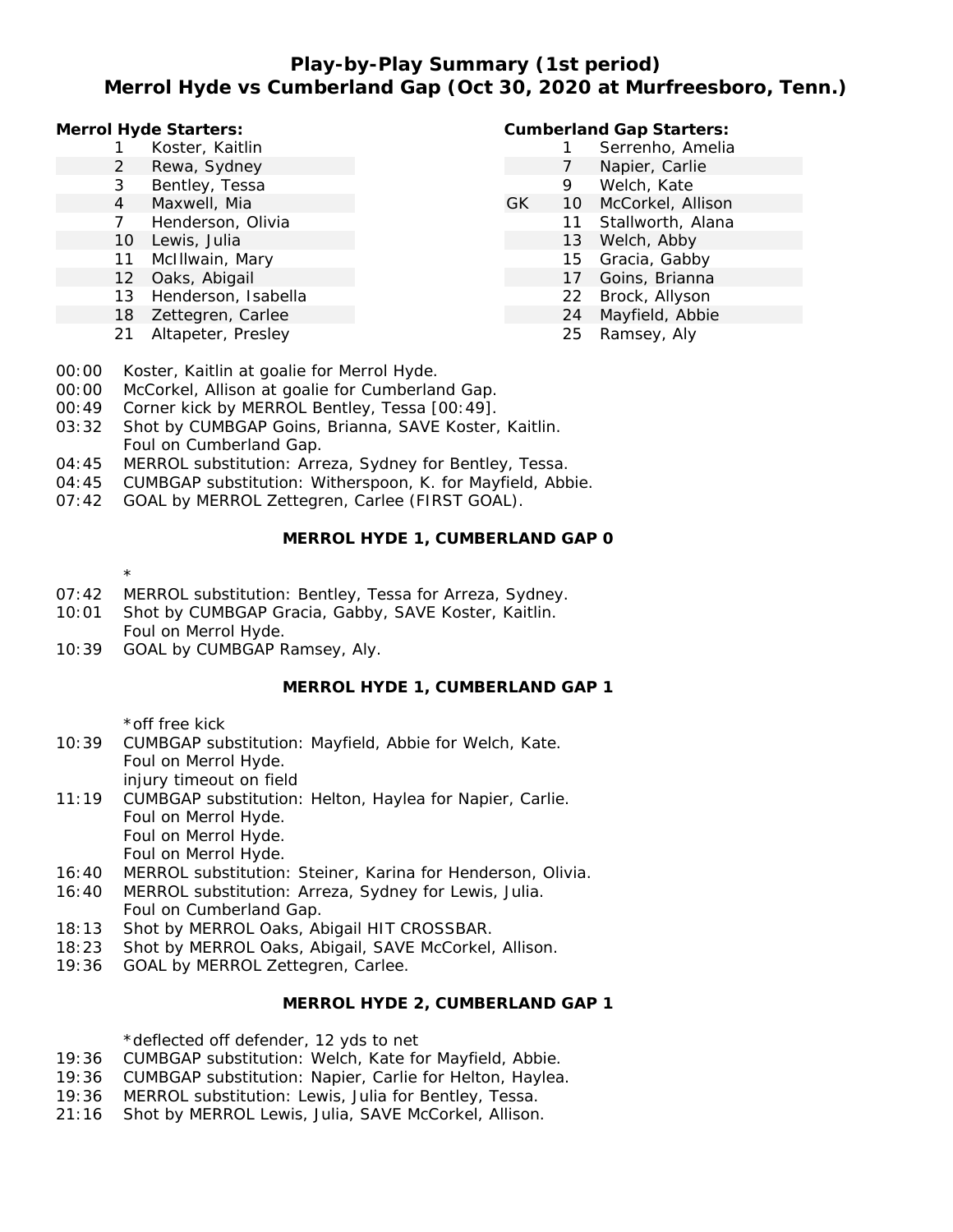# **Play-by-Play Summary (1st period)**

## **Merrol Hyde vs Cumberland Gap (Oct 30, 2020 at Murfreesboro, Tenn.)**

- 21:42 Corner kick by MERROL McIllwain, Mary [21:42].
- 22:04 Corner kick by MERROL McIllwain, Mary [22:04].
- 22:18 Corner kick by MERROL McIllwain, Mary [22:18].
- 22:38 MERROL substitution: Henderson, Olivia for Zettegren, Carlee.
- 22:47 Corner kick by MERROL McIllwain, Mary [22:47].
- 23:17 Shot by MERROL McIllwain, Mary, SAVE McCorkel, Allison.
- 26:28 Shot by MERROL Oaks, Abigail, SAVE McCorkel, Allison.
- 27:24 MERROL substitution: Zettegren, Carlee for McIllwain, Mary.
- 27:24 MERROL substitution: Bentley, Tessa for Oaks, Abigail.
- 27:36 MERROL substitution: Khouri, Sofia for Arreza, Sydney. Foul on Cumberland Gap. Foul on Merrol Hyde.
- 32:37 CUMBGAP substitution: Helton, Haylea for Serrenho, Amelia.
- 32:37 MERROL substitution: McIllwain, Mary for Steiner, Karina.
- 32:37 MERROL substitution: Oaks, Abigail for Henderson, Olivia.
- 33:26 Shot by MERROL Khouri, Sofia HIGH.
- 33:51 Shot by MERROL McIllwain, Mary, SAVE McCorkel, Allison.
- 35:13 CUMBGAP substitution: Mayfield, Abbie for Welch, Kate. Foul on Cumberland Gap.
- 36:52 MERROL substitution: Arreza, Sydney for Khouri, Sofia.
- 37:45 Corner kick by MERROL Bentley, Tessa [37:45].
- 40:00 End of period [40:00].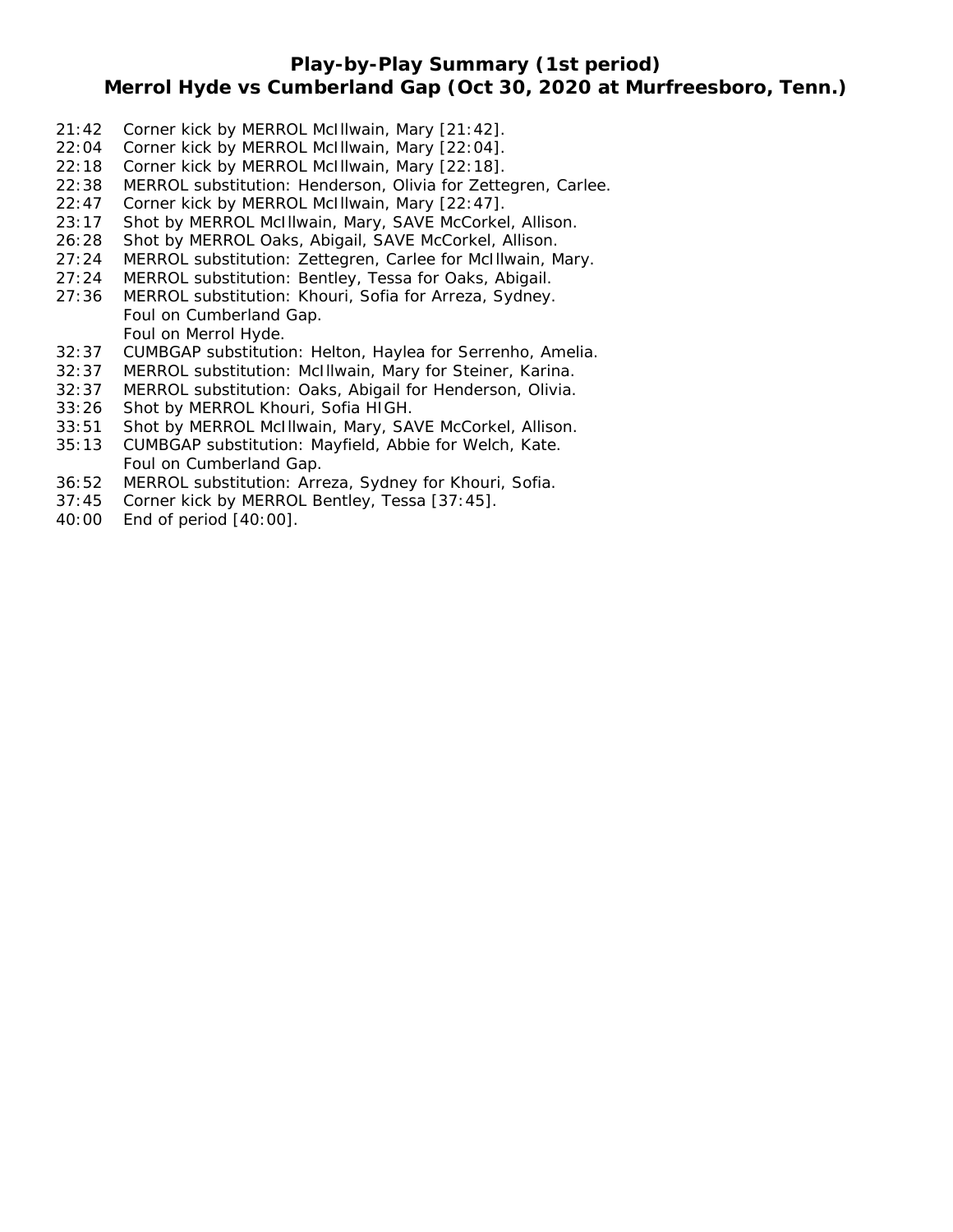## **Play-by-Play Summary (2nd period) Merrol Hyde vs Cumberland Gap (Oct 30, 2020 at Murfreesboro, Tenn.)**

- 40:00 Start of 2nd period [40:00].
- 40:00 For MERROL: #3 Bentley, Tessa, #12 Oaks, Abigail, #7 Henderson, Olivia, #11 McIllwain, Mary,  $\#2$  Rewa, Sydney,  $\#1$  Koster, Kaitlin,  $\#4$  Maxwell, Mia,  $\#13$ Henderson, Isabella, #21 Altapeter, Presley, #18 Zettegren, Carlee, #10 Lewis, Julia.
- 40:00 For CUMBGAP: #13 Welch, Abby, #22 Brock, Allyson, #25 Ramsey, Aly, #10 McCorkel, Allison, #15 Gracia, Gabby, #17 Goins, Brianna, #9 Welch, Kate, #7 Napier, Carlie, #11 Stallworth, Alana, #1 Serrenho, Amelia, #5 Witherspoon, K..
- 41:53 Corner kick by MERROL [41:53].
- 41:57 Corner kick by MERROL McIllwain, Mary [41:57]. Foul on Merrol Hyde. Foul on Cumberland Gap.
- 45:49 Shot by MERROL Henderson, Olivia, SAVE McCorkel, Allison.
- 46:05 Corner kick by MERROL Bentley, Tessa [46:05].
- 46:17 Shot by MERROL McIllwain, Mary BLOCKED.
- 47:58 Offside against Merrol Hyde.
- 48:32 Shot by MERROL Zettegren, Carlee WIDE. Foul on Merrol Hyde.
- 50:19 CUMBGAP substitution: Helton, Haylea for Brock, Allyson.
- 50:52 Corner kick by MERROL Bentley, Tessa [50:52]. Foul on Cumberland Gap.
- 53:53 GOAL by MERROL Oaks, Abigail.

### **MERROL HYDE 3, CUMBERLAND GAP 1**

\*

- 53:53 MERROL substitution: Arreza, Sydney for Lewis, Julia. Foul on Cumberland Gap.
- 54:57 Shot by MERROL Oaks, Abigail, SAVE McCorkel, Allison. Foul on Merrol Hyde.
	- Foul on Cumberland Gap.
- 56:53 MERROL substitution: Steiner, Karina for McIllwain, Mary.
- 56:53 CUMBGAP substitution: Brock, Allyson for Helton, Haylea.
- 58:48 Shot by MERROL Arreza, Sydney, SAVE McCorkel, Allison.
- 59:09 Shot by MERROL Arreza, Sydney WIDE LEFT.
- 59:36 Shot by MERROL Bentley, Tessa WIDE RIGHT.
- 59:40 CUMBGAP substitution: Mayfield, Abbie for Welch, Kate.
- 60:25 MERROL substitution: McIllwain, Mary for Oaks, Abigail.
- 60:25 MERROL substitution: Lewis, Julia for Bentley, Tessa.
- 61:20 MERROL substitution: Khouri, Sofia for Steiner, Karina.
- 64:36 Shot by MERROL McIllwain, Mary, SAVE McCorkel, Allison. Foul on Cumberland Gap.
- 66:05 MERROL substitution: Steiner, Karina for Khouri, Sofia.
- 66:05 MERROL substitution: Oaks, Abigail for Zettegren, Carlee.
- 66:05 MERROL substitution: Bentley, Tessa for Lewis, Julia.
- 66:05 CUMBGAP substitution: Helton, Haylea for Gracia, Gabby.
- 66:45 Shot by MERROL Henderson, Olivia, SAVE McCorkel, Allison. Foul on Merrol Hyde.
- 67:39 Offside against Cumberland Gap.
- 69:28 Shot by MERROL Oaks, Abigail WIDE RIGHT.
- 69:31 CUMBGAP substitution: Johnson, Natalie for Welch, Abby.
- 70:28 Shot by MERROL Oaks, Abigail HIGH.
- 70:32 CUMBGAP substitution: Gracia, Gabby for Serrenho, Amelia.
- 70:32 MERROL substitution: Zettegren, Carlee for Steiner, Karina.